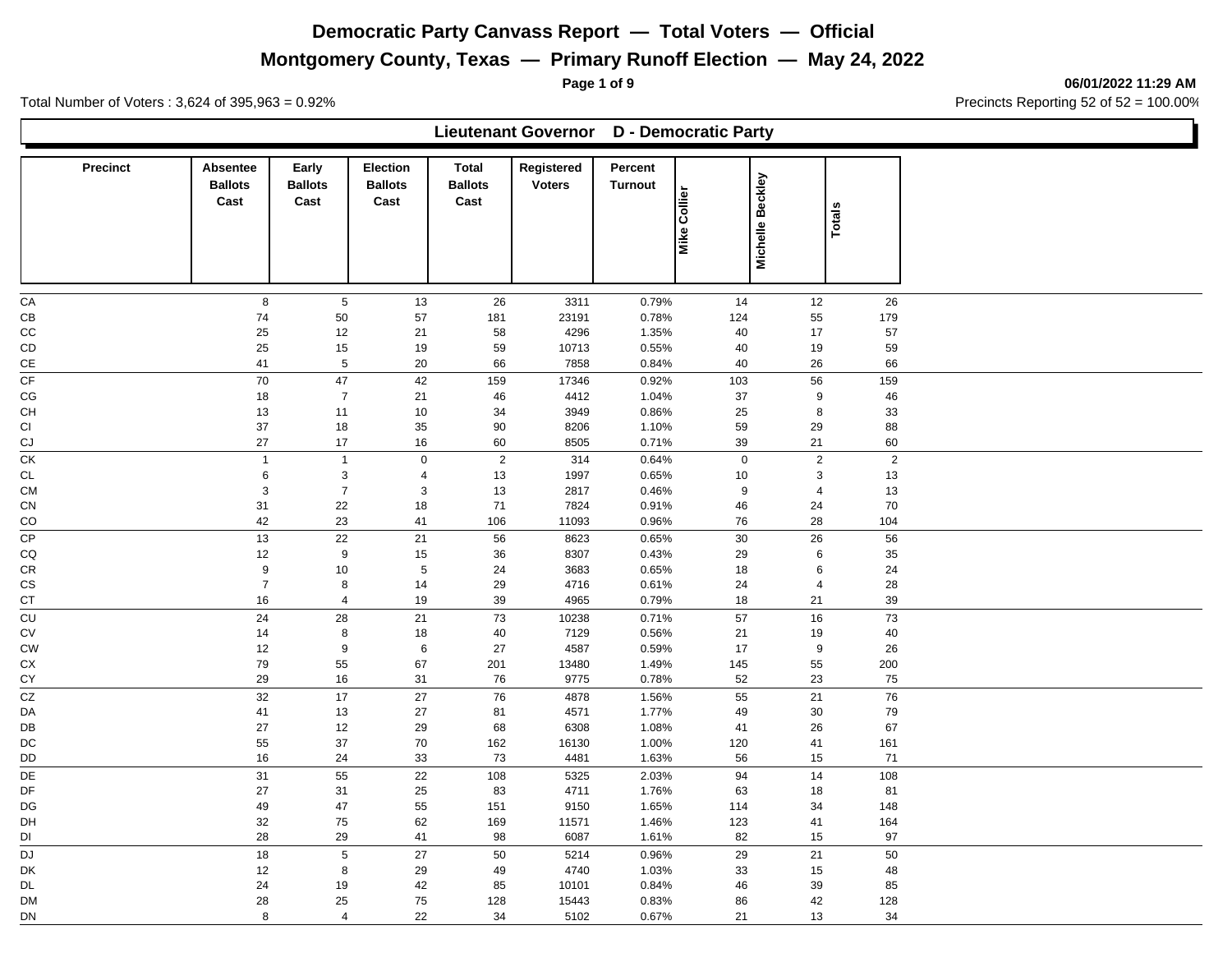**Montgomery County, Texas — Primary Runoff Election — May 24, 2022**

**Page 2 of 9 06/01/2022 11:29 AM**

Total Number of Voters : 3,624 of 395,963 = 0.92% Precincts Reporting 52 of 52 = 100.00%

#### **Lieutenant Governor D**

| <b>Precinct</b> | Absentee<br><b>Ballots</b><br>Cast | Early<br><b>Ballots</b><br>Cast | <b>Election</b><br><b>Ballots</b><br>Cast | Total<br><b>Ballots</b><br>Cast | Registered<br><b>Voters</b> | Percent<br>Turnout | $\frac{1}{\sin \theta}$<br>Mike | <b>Beckley</b><br>Michelle | Totals         |                |
|-----------------|------------------------------------|---------------------------------|-------------------------------------------|---------------------------------|-----------------------------|--------------------|---------------------------------|----------------------------|----------------|----------------|
| DO              | 39                                 | 19                              | 21                                        | 79                              | 8633                        | 0.92%              | 50                              |                            | 28             | 78             |
| <b>DP</b>       | 17                                 | $\overline{7}$                  | 24                                        | 48                              | 4850                        | 0.99%              | 25                              |                            | 23             | 48             |
| DQ              | 9                                  | 13                              | 22                                        | 44                              | 5071                        | 0.87%              | 34                              |                            | 9              | 43             |
| DR              | 3                                  | $\overline{2}$                  | 8                                         | 13                              | 4215                        | 0.31%              | 8                               |                            | 5              | 13             |
| DS              | 8                                  | 5                               | 4                                         | 17                              | 5926                        | 0.29%              | 8                               |                            | 9              | 17             |
| DT              | 5                                  | $\overline{2}$                  | 8                                         | 15                              | 4848                        | 0.31%              | 9                               |                            | 6              | 15             |
| DU              | 12                                 | 15                              | 13                                        | 40                              | 6222                        | 0.64%              | 21                              |                            | 18             | 39             |
| DV              | 11                                 | 18                              | 18                                        | 47                              | 4826                        | 0.97%              | 29                              |                            | 18             | 47             |
| <b>DW</b>       | 23                                 | 8                               | 14                                        | 45                              | 8733                        | 0.52%              | 27                              |                            | 18             | 45             |
| DX              | 50                                 | 35                              | 30                                        | 115                             | 19684                       | 0.58%              | 67                              |                            | 47             | 114            |
| DY              |                                    | $\overline{2}$                  |                                           | $\overline{4}$                  | 1833                        | 0.22%              | $\overline{2}$                  |                            | $\overline{2}$ | $\overline{4}$ |
| DZ              | 64                                 | 43                              | 50                                        | 157                             | 15975                       | 0.98%              | 84                              |                            | 71             | 155            |
| <b>Totals</b>   | 1306                               | 982                             | 1336                                      | 3624                            | 395963                      |                    | 2449                            |                            | 1137           | 3586           |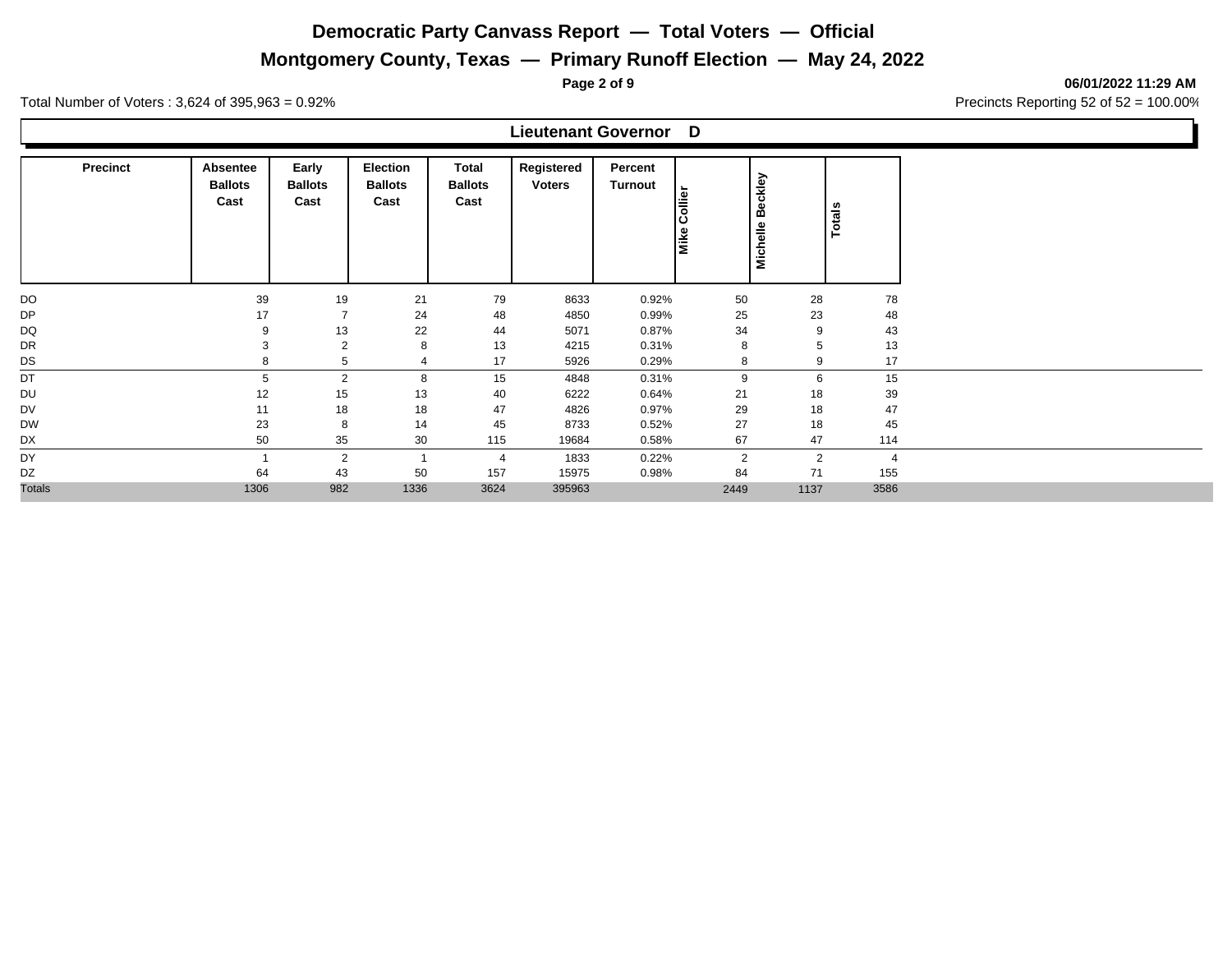**Montgomery County, Texas — Primary Runoff Election — May 24, 2022**

**Page 3 of 9 06/01/2022 11:29 AM**

Total Number of Voters : 3,624 of 395,963 = 0.92% Precincts Reporting 52 of 52 = 100.00%

|                 |                                    |                                 |                                           |                                        | <b>Attorney General D - Democratic Party</b> |                           |                        |                            |                 |  |
|-----------------|------------------------------------|---------------------------------|-------------------------------------------|----------------------------------------|----------------------------------------------|---------------------------|------------------------|----------------------------|-----------------|--|
| <b>Precinct</b> | Absentee<br><b>Ballots</b><br>Cast | Early<br><b>Ballots</b><br>Cast | <b>Election</b><br><b>Ballots</b><br>Cast | <b>Total</b><br><b>Ballots</b><br>Cast | Registered<br><b>Voters</b>                  | Percent<br><b>Turnout</b> | Jaworski<br><b>Joe</b> | Mercedes Garza<br>Rochelle | <b>Totals</b>   |  |
| ${\sf CA}$      | 8                                  | $\,$ 5 $\,$                     | 13                                        | 26                                     | 3311                                         | 0.79%                     | 15                     | 11                         | 26              |  |
| CВ              | 74                                 | $50\,$                          | 57                                        | 181                                    | 23191                                        | 0.78%                     | 112                    | 67                         | 179             |  |
| CC              | 25                                 | 12                              | 21                                        | 58                                     | 4296                                         | 1.35%                     | 33                     | 24                         | 57              |  |
| CD              | 25                                 | 15                              | 19                                        | 59                                     | 10713                                        | 0.55%                     | 29                     | 29                         | 58              |  |
| CE              | 41                                 | $\sqrt{5}$                      | 20                                        | 66                                     | 7858                                         | 0.84%                     | 32                     | 34                         | 66              |  |
| CF              | $70\,$                             | $47\,$                          | 42                                        | 159                                    | 17346                                        | 0.92%                     | 94                     | 65                         | 159             |  |
| CG              | 18                                 | $\overline{7}$                  | 21                                        | 46                                     | 4412                                         | 1.04%                     | 33                     | 13                         | 46              |  |
| CH<br>CI        | $13$<br>37                         | 11<br>18                        | $10$<br>35                                | 34<br>$90\,$                           | 3949<br>8206                                 | 0.86%<br>1.10%            | 12<br>49               | 22<br>41                   | 34<br>$90\,$    |  |
| CJ              | 27                                 | 17                              | 16                                        | 60                                     | 8505                                         | 0.71%                     | 39                     | 21                         | 60              |  |
| $\overline{CK}$ | $\overline{1}$                     | $\mathbf{1}$                    | $\pmb{0}$                                 | $\sqrt{2}$                             | 314                                          | 0.64%                     | $\mathbf 2$            | $\mathbf 0$                | $\sqrt{2}$      |  |
| CL              | $\,6\,$                            | $\mathbf{3}$                    | $\overline{4}$                            | 13                                     | 1997                                         | 0.65%                     | 6                      | $\overline{7}$             | 13              |  |
| <b>CM</b>       | $\mathbf{3}$                       | $\overline{7}$                  | $\mathbf{3}$                              | 13                                     | 2817                                         | 0.46%                     | $\,$ 5 $\,$            | 8                          | $13$            |  |
| CN              | 31                                 | 22                              | 18                                        | $71$                                   | 7824                                         | 0.91%                     | 35                     | $36\,$                     | $\bf 71$        |  |
| CO              | 42                                 | 23                              | 41                                        | 106                                    | 11093                                        | 0.96%                     | 66                     | 37                         | 103             |  |
| $\overline{CP}$ | 13                                 | 22                              | 21                                        | 56                                     | 8623                                         | 0.65%                     | 28                     | 28                         | 56              |  |
| CQ              | $12\,$                             | 9                               | $15\,$                                    | 36                                     | 8307                                         | 0.43%                     | 26                     | $10$                       | 36              |  |
| CR              | $\boldsymbol{9}$                   | 10                              | $\overline{5}$                            | 24                                     | 3683                                         | 0.65%                     | 11                     | 13                         | 24              |  |
| CS<br>СT        | $\overline{7}$<br>16               | 8<br>$\overline{4}$             | 14<br>$19$                                | 29<br>39                               | 4716<br>4965                                 | 0.61%<br>0.79%            | 21<br>21               | $\overline{7}$<br>$16\,$   | 28<br>37        |  |
| $\overline{c}$  | 24                                 | 28                              | 21                                        | 73                                     | 10238                                        | 0.71%                     | 38                     | 34                         | $\overline{72}$ |  |
| СV              | 14                                 | $\bf8$                          | $18\,$                                    | 40                                     | 7129                                         | 0.56%                     | 18                     | 22                         | $40\,$          |  |
| <b>CW</b>       | 12                                 | 9                               | $\,6\,$                                   | 27                                     | 4587                                         | 0.59%                     | 16                     | 11                         | $27\,$          |  |
| СX              | $\bf 79$                           | 55                              | 67                                        | 201                                    | 13480                                        | 1.49%                     | 115                    | 85                         | 200             |  |
| CY              | 29                                 | $16\,$                          | 31                                        | 76                                     | 9775                                         | 0.78%                     | 43                     | 33                         | 76              |  |
| $\overline{cz}$ | 32                                 | 17                              | 27                                        | 76                                     | 4878                                         | 1.56%                     | 46                     | 30                         | 76              |  |
| DA              | 41                                 | 13                              | 27                                        | 81                                     | 4571                                         | 1.77%                     | 42                     | 37                         | 79              |  |
| DB              | 27                                 | $12\,$                          | 29                                        | 68                                     | 6308                                         | 1.08%                     | 39                     | 28                         | 67              |  |
| DC              | 55                                 | $37\,$                          | 70                                        | 162                                    | 16130                                        | 1.00%                     | 78                     | 84                         | 162             |  |
| DD              | $16\,$                             | 24                              | 33                                        | 73                                     | 4481                                         | 1.63%                     | 50                     | 23                         | $73\,$          |  |
| DE              | 31                                 | 55                              | 22                                        | 108                                    | 5325                                         | 2.03%                     | 77                     | 31                         | 108             |  |
| DF              | $27\,$                             | 31                              | 25                                        | 83                                     | 4711                                         | 1.76%                     | 44                     | 39                         | 83              |  |
| DG              | 49                                 | 47<br>75                        | 55                                        | 151                                    | 9150                                         | 1.65%                     | 87                     | 63                         | 150             |  |
| DH<br>DI        | 32<br>28                           | 29                              | 62<br>41                                  | 169<br>98                              | 11571<br>6087                                | 1.46%<br>1.61%            | 102<br>63              | 66<br>35                   | 168<br>98       |  |
| <b>DJ</b>       | 18                                 | $\,$ 5 $\,$                     | 27                                        | 50                                     | 5214                                         |                           | 24                     | 26                         | 50              |  |
| DK              | 12                                 | 8                               | 29                                        | 49                                     | 4740                                         | 0.96%<br>1.03%            | 20                     | 28                         | 48              |  |
| <b>DL</b>       | 24                                 | 19                              | 42                                        | 85                                     | 10101                                        | 0.84%                     | 28                     | 57                         | 85              |  |
| DM              | 28                                 | 25                              | ${\bf 75}$                                | 128                                    | 15443                                        | 0.83%                     | 48                     | 80                         | 128             |  |
| DN              | 8                                  | $\overline{4}$                  | 22                                        | 34                                     | 5102                                         | 0.67%                     | 14                     | 20                         | 34              |  |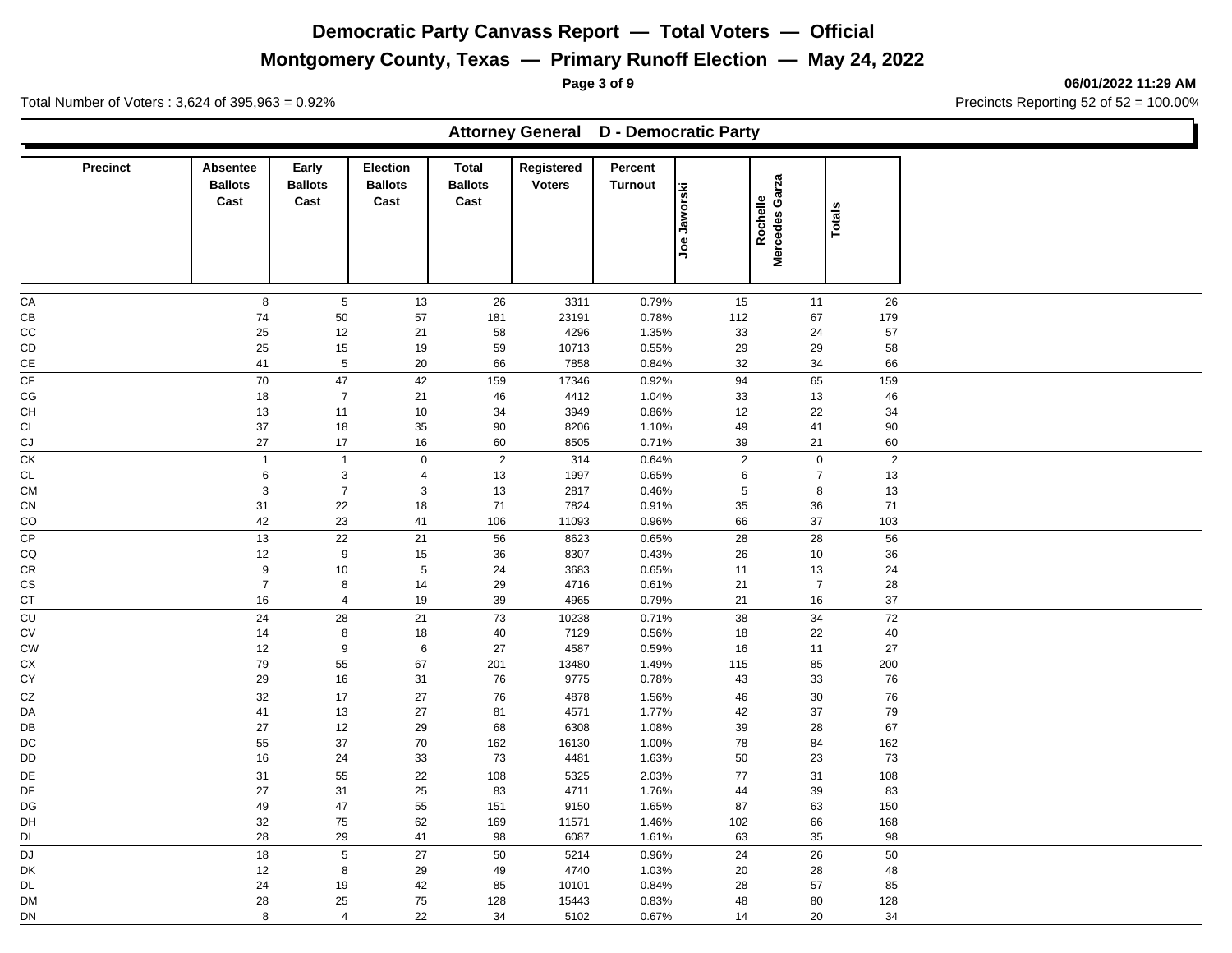**Montgomery County, Texas — Primary Runoff Election — May 24, 2022**

**Page 4 of 9 06/01/2022 11:29 AM**

Total Number of Voters : 3,624 of 395,963 = 0.92% Precincts Reporting 52 of 52 = 100.00%

| <b>Attorney General D</b> |
|---------------------------|
|---------------------------|

| <b>Precinct</b> | Absentee<br><b>Ballots</b><br>Cast | Early<br><b>Ballots</b><br>Cast | <b>Election</b><br><b>Ballots</b><br>Cast | Total<br><b>Ballots</b><br>Cast | Registered<br><b>Voters</b> | Percent<br>Turnout | <u>ig</u><br>$\circ$<br>وم<br>gol | π<br>Rochelle<br>ט<br>m<br>≗ | n<br>Total     |                |
|-----------------|------------------------------------|---------------------------------|-------------------------------------------|---------------------------------|-----------------------------|--------------------|-----------------------------------|------------------------------|----------------|----------------|
| DO              | 39                                 | 19                              | 21                                        | 79                              | 8633                        | 0.92%              | 40                                |                              | 38             | 78             |
| <b>DP</b>       | 17                                 | $\overline{7}$                  | 24                                        | 48                              | 4850                        | 0.99%              | 17                                |                              | 30             | 47             |
| DQ              | 9                                  | 13                              | 22                                        | 44                              | 5071                        | 0.87%              | 22                                |                              | 22             | 44             |
| DR              | 3                                  | $\overline{2}$                  | 8                                         | 13                              | 4215                        | 0.31%              | $\overline{4}$                    |                              | 9              | 13             |
| DS              | 8                                  | 5                               |                                           | 17                              | 5926                        | 0.29%              | 10                                |                              | $\overline{ }$ | 17             |
| DT              | 5                                  | $\overline{2}$                  | 8                                         | 15                              | 4848                        | 0.31%              | 6                                 |                              | 9              | 15             |
| DU              | 12                                 | 15                              | 13                                        | 40                              | 6222                        | 0.64%              | 17                                |                              | 23             | 40             |
| <b>DV</b>       | 11                                 | 18                              | 18                                        | 47                              | 4826                        | 0.97%              | 23                                |                              | 24             | 47             |
| <b>DW</b>       | 23                                 | 8                               | 14                                        | 45                              | 8733                        | 0.52%              | 25                                |                              | 20             | 45             |
| DX              | 50                                 | 35                              | 30                                        | 115                             | 19684                       | 0.58%              | 55                                |                              | 60             | 115            |
| DY              |                                    | $\overline{2}$                  |                                           | $\overline{4}$                  | 1833                        | 0.22%              | $\overline{4}$                    |                              | $\mathbf 0$    | $\overline{4}$ |
| DZ              | 64                                 | 43                              | 50                                        | 157                             | 15975                       | 0.98%              | 64                                |                              | 91             | 155            |
| <b>Totals</b>   | 1306                               | 982                             | 1336                                      | 3624                            | 395963                      |                    | 1948                              | 1654                         |                | 3602           |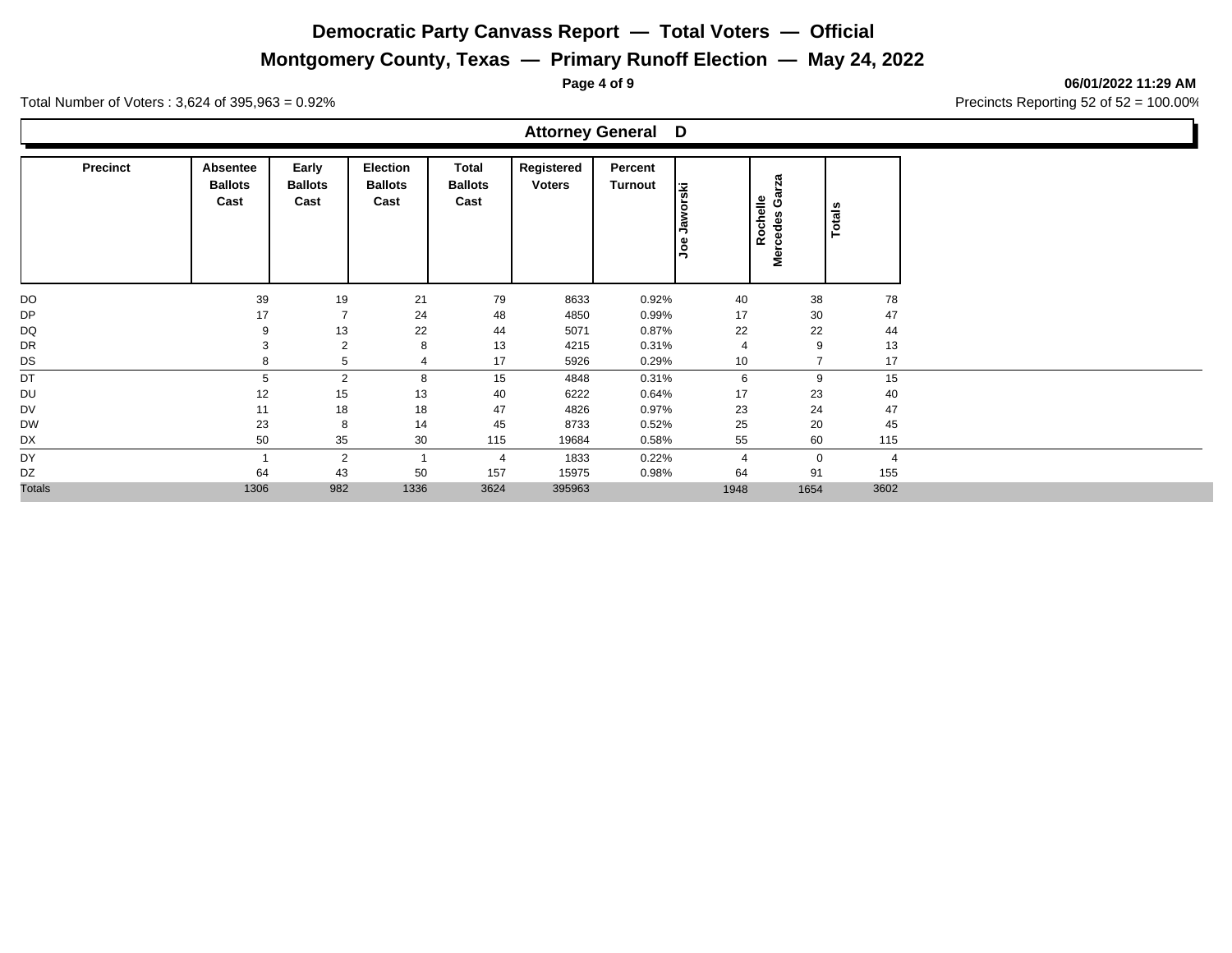## **Montgomery County, Texas — Primary Runoff Election — May 24, 2022**

**Comptroller of Public Accounts D - Democratic Party**

**Page 5 of 9 06/01/2022 11:29 AM**

Total Number of Voters : 3,624 of 395,963 = 0.92% Precincts Reporting 52 of 52 = 100.00%

| <b>Precinct</b> | Absentee<br><b>Ballots</b><br>Cast | <b>Early</b><br><b>Ballots</b><br>Cast | Election<br><b>Ballots</b><br>Cast | <b>Total</b><br><b>Ballots</b><br>Cast | Registered<br><b>Voters</b> | Percent<br><b>Turnout</b> | <b>Vega</b><br>Angel Luis | Janet T. Dudding | Totals    |  |
|-----------------|------------------------------------|----------------------------------------|------------------------------------|----------------------------------------|-----------------------------|---------------------------|---------------------------|------------------|-----------|--|
| СA              | 8                                  | 5                                      | 13                                 | 26                                     |                             |                           | $\overline{7}$            | 19               | 26        |  |
| CВ              | 74                                 |                                        |                                    |                                        | 3311<br>23191               | 0.79%<br>0.78%            |                           |                  |           |  |
| CС              | 25                                 | 50<br>12                               | 57<br>21                           | 181<br>58                              | 4296                        | 1.35%                     | 46                        | 132<br>44        | 178<br>55 |  |
| СD              | 25                                 | 15                                     | 19                                 | 59                                     | 10713                       | 0.55%                     | 11                        | 34               | 58        |  |
|                 |                                    |                                        |                                    |                                        |                             |                           | 24                        |                  |           |  |
| СE              | 41                                 | 5                                      | 20                                 | 66                                     | 7858                        | 0.84%                     | 18                        | 48               | 66        |  |
| СF              | 70                                 | 47                                     | 42                                 | 159                                    | 17346                       | 0.92%                     | 43                        | 115              | 158       |  |
| СG              | 18                                 | $\overline{7}$                         | 21                                 | 46                                     | 4412                        | 1.04%                     | 8                         | 37               | 45        |  |
| CН              | 13                                 | 11                                     | 10                                 | 34                                     | 3949                        | 0.86%                     | 6                         | 27               | 33        |  |
| СI              | 37                                 | 18                                     | 35                                 | 90                                     | 8206                        | 1.10%                     | 32                        | 56               | 88        |  |
| СJ              | 27                                 | 17                                     | 16                                 | 60                                     | 8505                        | 0.71%                     | 14                        | 44               | 58        |  |
| СK              | $\mathbf{1}$                       | $\mathbf{1}$                           | $\mathbf 0$                        | $\overline{2}$                         | 314                         | 0.64%                     | $\mathbf{1}$              | $\mathbf{1}$     | 2         |  |
| СL              | 6                                  | 3                                      | 4                                  | 13                                     | 1997                        | 0.65%                     | 5                         | 8                | 13        |  |
| CМ              | 3                                  | $\overline{7}$                         | 3                                  | 13                                     | 2817                        | 0.46%                     | 3                         | 10               | 13        |  |
| СN              | 31                                 | 22                                     | 18                                 | 71                                     | 7824                        | 0.91%                     | 19                        | 52               | 71        |  |
| CO              | 42                                 | 23                                     | 41                                 | 106                                    | 11093                       | 0.96%                     | 21                        | 79               | 100       |  |
| СP              | 13                                 | 22                                     | 21                                 | 56                                     | 8623                        | 0.65%                     | 15                        | 41               | 56        |  |
| CQ              | 12                                 | 9                                      | 15                                 | 36                                     | 8307                        | 0.43%                     | 5                         | 28               | 33        |  |
| СR              | 9                                  | 10                                     | 5                                  | 24                                     | 3683                        | 0.65%                     | 9                         | 15               | 24        |  |
| СS              | $\overline{7}$                     | 8                                      | 14                                 | 29                                     | 4716                        | 0.61%                     | 6                         | 22               | 28        |  |
| CТ              | 16                                 | 4                                      | 19                                 | 39                                     | 4965                        | 0.79%                     | 14                        | 23               | 37        |  |
| CU              | 24                                 | 28                                     | 21                                 | 73                                     | 10238                       | 0.71%                     | 26                        | 47               | 73        |  |
| СV              | 14                                 | 8                                      | 18                                 | 40                                     | 7129                        | 0.56%                     | 10                        | 30               | 40        |  |
| СW              | 12                                 | 9                                      | 6                                  | 27                                     | 4587                        | 0.59%                     | 3                         | 24               | 27        |  |
| СX              | 79                                 | 55                                     | 67                                 | 201                                    | 13480                       | 1.49%                     | 51                        | 146              | 197       |  |
| СY              | 29                                 | 16                                     | 31                                 | 76                                     | 9775                        | 0.78%                     | 16                        | 58               | 74        |  |
| CZ              | 32                                 | 17                                     | 27                                 | 76                                     | 4878                        | 1.56%                     | 13                        | 63               | 76        |  |
| DA              | 41                                 | 13                                     | 27                                 | 81                                     | 4571                        | 1.77%                     | 12                        | 64               | 76        |  |
| DB              | 27                                 | 12                                     | 29                                 | 68                                     | 6308                        | 1.08%                     | 18                        | 48               | 66        |  |
| DC              | 55                                 | 37                                     | 70                                 | 162                                    | 16130                       | 1.00%                     | 36                        | 120              | 156       |  |
| DD              | 16                                 | 24                                     | 33                                 | 73                                     | 4481                        | 1.63%                     | 13                        | 58               | 71        |  |
| DE              | 31                                 | 55                                     | 22                                 | 108                                    | 5325                        | 2.03%                     | 16                        | 85               | 101       |  |
| DF              | 27                                 | 31                                     | 25                                 | 83                                     | 4711                        | 1.76%                     | 20                        | 59               | 79        |  |
| DG              | 49                                 | 47                                     | 55                                 | 151                                    | 9150                        | 1.65%                     | 31                        | 117              | 148       |  |
| DH              | 32                                 | 75                                     | 62                                 | 169                                    | 11571                       | 1.46%                     | 38                        | 121              | 159       |  |
| DI              | 28                                 | 29                                     | 41                                 | 98                                     | 6087                        | 1.61%                     | 21                        | 73               | 94        |  |
| DJ              | 18                                 | 5                                      | 27                                 | 50                                     | 5214                        | 0.96%                     | 12                        | 37               | 49        |  |
| DK              | 12                                 | 8                                      | 29                                 | 49                                     | 4740                        | 1.03%                     | 17                        | 32               | 49        |  |
|                 |                                    |                                        |                                    |                                        |                             |                           |                           |                  |           |  |

DL 24 19 42 85 10101 0.84% 33 52 85 DM 28 25 75 128 15443 0.83% 36 92 128

DN 8 4 22 34 5102 0.67% 6 28 34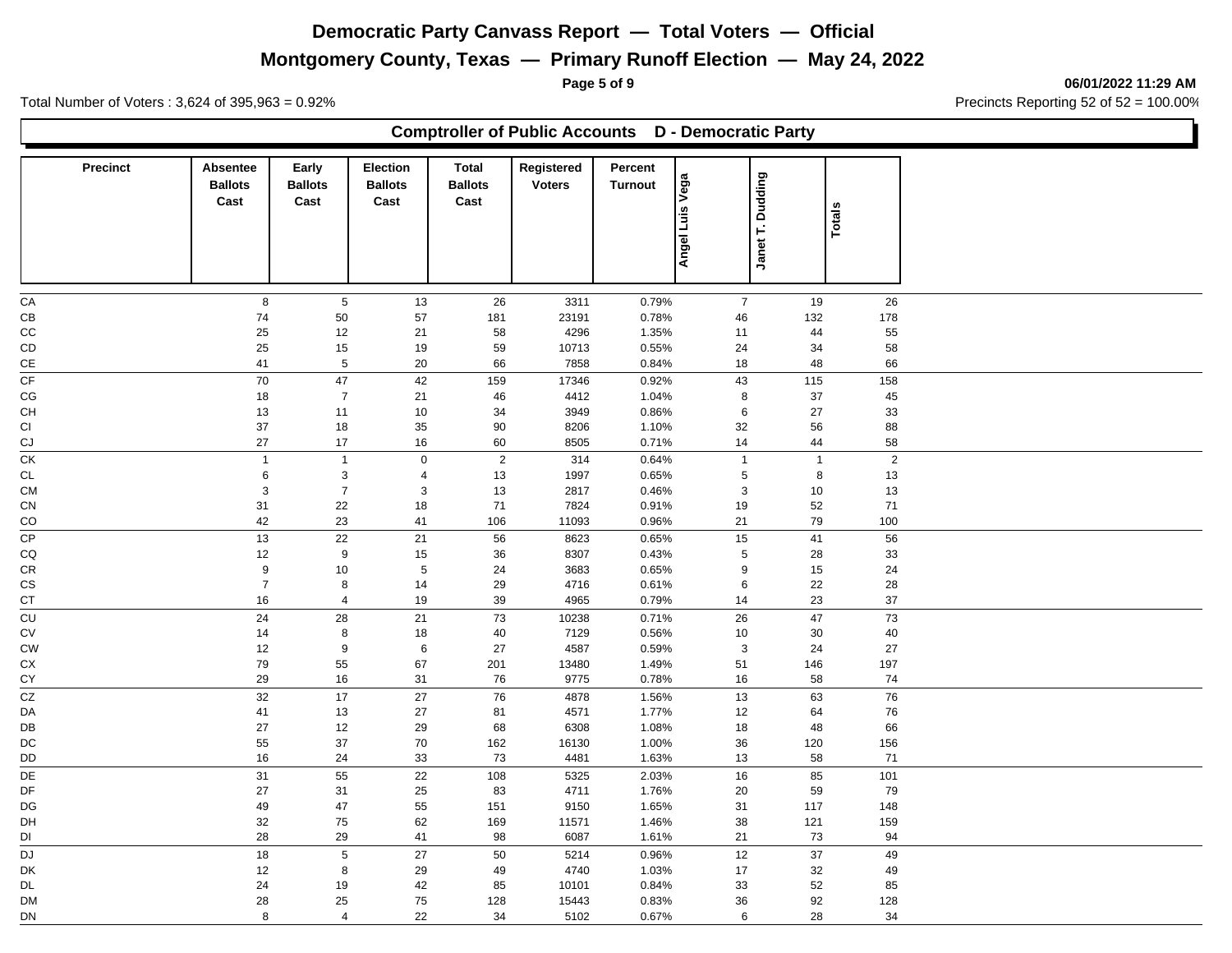**Montgomery County, Texas — Primary Runoff Election — May 24, 2022**

**Page 6 of 9 06/01/2022 11:29 AM**

Total Number of Voters : 3,624 of 395,963 = 0.92% Precincts Reporting 52 of 52 = 100.00%

### **Comptroller of Public Accounts D**

| <b>Precinct</b> | Absentee<br><b>Ballots</b><br>Cast | Early<br><b>Ballots</b><br>Cast | <b>Election</b><br><b>Ballots</b><br>Cast | Total<br><b>Ballots</b><br>Cast | Registered<br><b>Voters</b> | Percent<br>Turnout | Vega<br>ΙåΙ<br>ᆜ<br>Angel | <b>Dudding</b><br>Н<br>Janet |                | Totals         |
|-----------------|------------------------------------|---------------------------------|-------------------------------------------|---------------------------------|-----------------------------|--------------------|---------------------------|------------------------------|----------------|----------------|
| DO              | 39                                 | 19                              | 21                                        | 79                              | 8633                        | 0.92%              | 18                        |                              | 60             | 78             |
| DP              | 17                                 | $\overline{7}$                  | 24                                        | 48                              | 4850                        | 0.99%              | 21                        |                              | 26             | 47             |
| DQ              | 9                                  | 13                              | 22                                        | 44                              | 5071                        | 0.87%              | 19                        |                              | 25             | 44             |
| DR              | 3                                  | 2                               | 8                                         | 13                              | 4215                        | 0.31%              | 9                         |                              | $\overline{4}$ | 13             |
| DS              | 8                                  | 5                               |                                           | 17                              | 5926                        | 0.29%              |                           |                              | 15             | 16             |
| DT              | 5                                  | 2                               | 8                                         | 15                              | 4848                        | 0.31%              | $\overline{4}$            |                              | 11             | 15             |
| DU              | 12                                 | 15                              | 13                                        | 40                              | 6222                        | 0.64%              | 10                        |                              | 29             | 39             |
| DV              | 11                                 | 18                              | 18                                        | 47                              | 4826                        | 0.97%              | 16                        |                              | 31             | 47             |
| <b>DW</b>       | 23                                 | 8                               | 14                                        | 45                              | 8733                        | 0.52%              | 16                        |                              | 29             | 45             |
| DX              | 50                                 | 35                              | 30                                        | 115                             | 19684                       | 0.58%              | 43                        |                              | 70             | 113            |
| DY              |                                    | 2                               |                                           | $\overline{4}$                  | 1833                        | 0.22%              |                           |                              | 3              | $\overline{4}$ |
| DZ              | 64                                 | 43                              | 50                                        | 157                             | 15975                       | 0.98%              | 44                        |                              | 112            | 156            |
| <b>Totals</b>   | 1306                               | 982                             | 1336                                      | 3624                            | 395963                      |                    | 937                       |                              | 2604           | 3541           |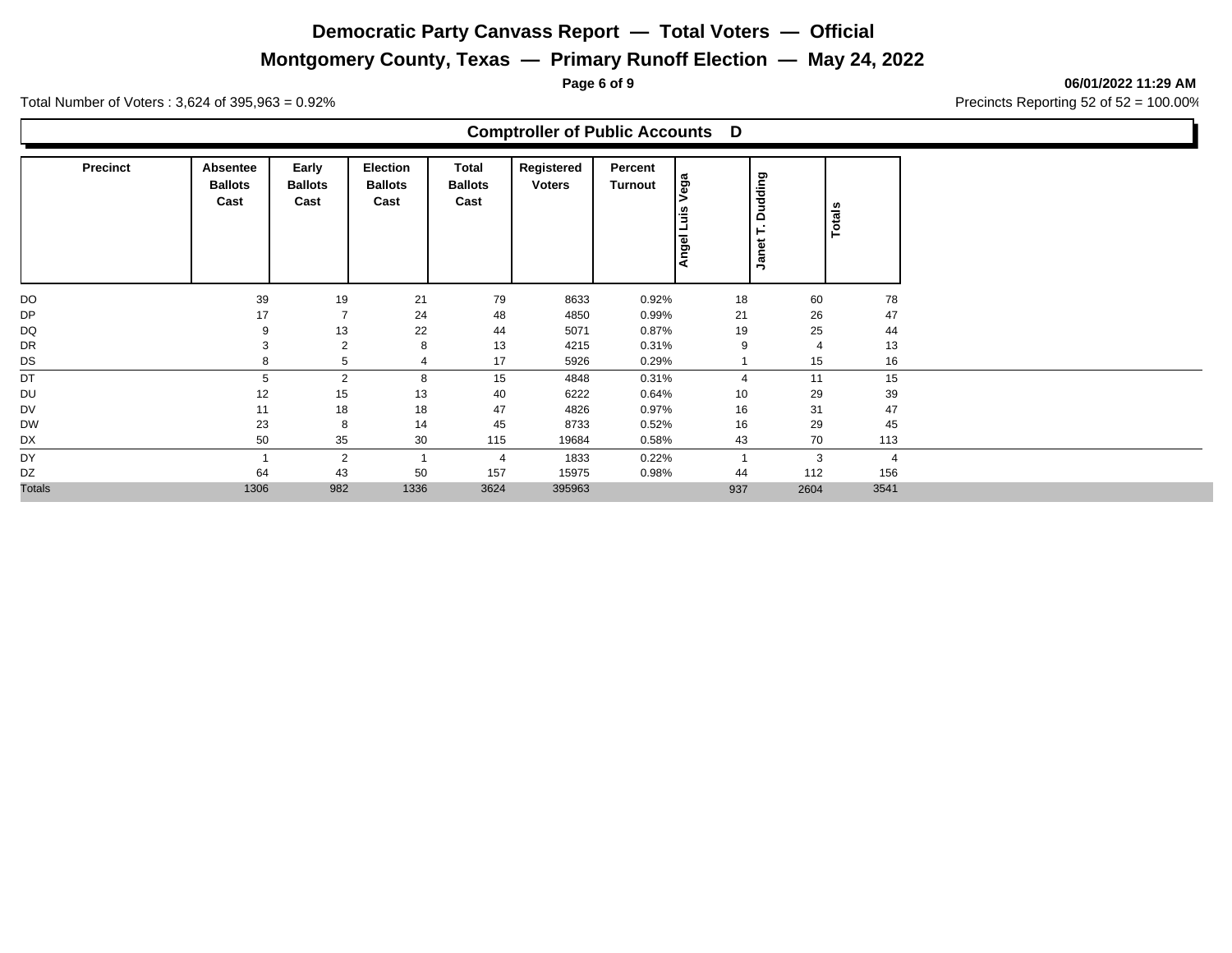# **Montgomery County, Texas — Primary Runoff Election — May 24, 2022**

**Page 7 of 9 06/01/2022 11:29 AM**

Total Number of Voters : 3,624 of 395,963 = 0.92% Precincts Reporting 52 of 52 = 100.00%

### **Commissioner of the General Land Office D - Democratic Party**

| Precinct               | Absentee<br><b>Ballots</b><br>Cast | Early<br><b>Ballots</b><br>Cast | <b>Election</b><br><b>Ballots</b><br>Cast | <b>Total</b><br><b>Ballots</b><br>Cast | Registered<br><b>Voters</b> | Percent<br><b>Turnout</b> |                         |                 |                |  |
|------------------------|------------------------------------|---------------------------------|-------------------------------------------|----------------------------------------|-----------------------------|---------------------------|-------------------------|-----------------|----------------|--|
|                        |                                    |                                 |                                           |                                        |                             |                           | Sandragrace<br>Martinez | Jay Kleberg     | <b>Totals</b>  |  |
|                        |                                    |                                 |                                           |                                        |                             |                           |                         |                 |                |  |
| CA                     | 8                                  | 5                               | 13                                        | 26                                     | 3311                        | 0.79%                     | 15                      | 11              | 26             |  |
| СB                     | 74                                 | 50                              | 57                                        | 181                                    | 23191                       | 0.78%                     | 67                      | 110             | 177            |  |
| CC                     | 25                                 | 12                              | 21                                        | 58                                     | 4296                        | 1.35%                     | 22                      | 34              | 56             |  |
| CD                     | 25                                 | 15                              | 19                                        | 59                                     | 10713                       | 0.55%                     | 29                      | 30              | 59             |  |
| $\mathsf{CE}$          | 41                                 | $\overline{5}$                  | 20                                        | 66                                     | 7858                        | 0.84%                     | 34                      | 32              | 66             |  |
| CF                     | 70                                 | 47                              | 42                                        | 159                                    | 17346                       | 0.92%                     | 67                      | 92              | 159            |  |
| $\mathbb{C}\mathbb{G}$ | 18                                 | $\overline{7}$                  | 21                                        | 46                                     | 4412                        | 1.04%                     | 10                      | 36              | 46             |  |
| СH                     | 13                                 | 11                              | 10                                        | 34                                     | 3949                        | 0.86%                     | 8                       | 25              | 33             |  |
| СI                     | 37                                 | 18                              | 35                                        | 90                                     | 8206                        | 1.10%                     | 39                      | 51              | 90             |  |
| CJ                     | 27                                 | 17                              | 16                                        | 60                                     | 8505                        | 0.71%                     | 23                      | 37              | 60             |  |
| $\overline{CK}$        | $\overline{1}$                     | $\overline{1}$                  | $\pmb{0}$                                 | $\overline{2}$                         | 314                         | 0.64%                     | $\overline{1}$          | $\overline{1}$  | $\overline{2}$ |  |
| <b>CL</b>              | $\,6\,$                            | $\mathbf{3}$                    | $\overline{4}$                            | 13                                     | 1997                        | 0.65%                     | 8                       | $5\phantom{.0}$ | 13             |  |
| <b>CM</b>              | $\ensuremath{\mathsf{3}}$          | $\overline{7}$                  | $\ensuremath{\mathsf{3}}$                 | 13                                     | 2817                        | 0.46%                     | $\overline{7}$          | $\,6\,$         | 13             |  |
| CN                     | 31                                 | 22                              | 18                                        | 71                                     | 7824                        | 0.91%                     | 32                      | 39              | 71             |  |
| CO                     | 42                                 | 23                              | 41                                        | 106                                    | 11093                       | 0.96%                     | 29                      | 73              | 102            |  |
| <b>CP</b>              | 13                                 | 22                              | 21                                        | 56                                     | 8623                        | 0.65%                     | 20                      | 36              | 56             |  |
| CQ                     | 12                                 | 9                               | 15                                        | 36                                     | 8307                        | 0.43%                     | 11                      | 24              | 35             |  |
| CR                     | 9<br>$\overline{7}$                | 10                              | $\sqrt{5}$                                | 24                                     | 3683                        | 0.65%                     | 13                      | 10              | 23             |  |
| <b>CS</b>              |                                    | 8                               | 14                                        | 29                                     | 4716                        | 0.61%                     | 14                      | 14              | 28<br>38       |  |
| СT                     | 16                                 | 4                               | 19                                        | 39                                     | 4965                        | 0.79%                     | 19                      | 19              |                |  |
| $\overline{c}$         | 24                                 | 28                              | 21                                        | 73                                     | 10238                       | 0.71%                     | 23                      | 50              | 73             |  |
| CV                     | 14<br>12                           | 8                               | 18                                        | $40\,$                                 | 7129<br>4587                | 0.56%                     | 17                      | 23              | 40             |  |
| <b>CW</b><br>СX        | 79                                 | 9<br>55                         | 6<br>67                                   | 27<br>201                              | 13480                       | 0.59%<br>1.49%            | 9<br>59                 | 18<br>139       | 27<br>198      |  |
| СY                     | 29                                 | 16                              | 31                                        | 76                                     | 9775                        | 0.78%                     | 30                      | 44              | 74             |  |
| $\overline{cz}$        | 32                                 | $17$                            | 27                                        | 76                                     | 4878                        | 1.56%                     | 26                      | 50              | 76             |  |
| DA                     | 41                                 | 13                              | 27                                        | 81                                     | 4571                        | 1.77%                     | 31                      | 47              | 78             |  |
| DB                     | $27\,$                             | 12                              | 29                                        | 68                                     | 6308                        | 1.08%                     | 22                      | 44              | 66             |  |
| DC                     | 55                                 | 37                              | 70                                        | 162                                    | 16130                       | 1.00%                     | 56                      | 102             | 158            |  |
| DD                     | 16                                 | 24                              | 33                                        | 73                                     | 4481                        | 1.63%                     | 17                      | 55              | 72             |  |
| DE                     | 31                                 | 55                              | 22                                        | 108                                    | 5325                        | 2.03%                     | 17                      | 88              | 105            |  |
| DF                     | 27                                 | 31                              | 25                                        | 83                                     | 4711                        | 1.76%                     | 23                      | 58              | 81             |  |
| DG                     | 49                                 | 47                              | 55                                        | 151                                    | 9150                        | 1.65%                     | 41                      | 108             | 149            |  |
| DH                     | 32                                 | 75                              | 62                                        | 169                                    | 11571                       | 1.46%                     | 54                      | 112             | 166            |  |
| DI                     | 28                                 | 29                              | 41                                        | 98                                     | 6087                        | 1.61%                     | 32                      | 63              | 95             |  |
| $\overline{DJ}$        | 18                                 | $5\phantom{.0}$                 | 27                                        | 50                                     | 5214                        | 0.96%                     | 19                      | $30\,$          | 49             |  |
| DK                     | 12                                 | 8                               | 29                                        | 49                                     | 4740                        | 1.03%                     | 23                      | 26              | 49             |  |
| DL.                    | 24                                 | 19                              | 42                                        | 85                                     | 10101                       | 0.84%                     | 41                      | 44              | 85             |  |
| <b>DM</b>              | 28                                 | 25                              | 75                                        | 128                                    | 15443                       | 0.83%                     | 52                      | 76              | 128            |  |
| DN                     | 8                                  | $\overline{4}$                  | 22                                        | 34                                     | 5102                        | 0.67%                     | 11                      | 23              | 34             |  |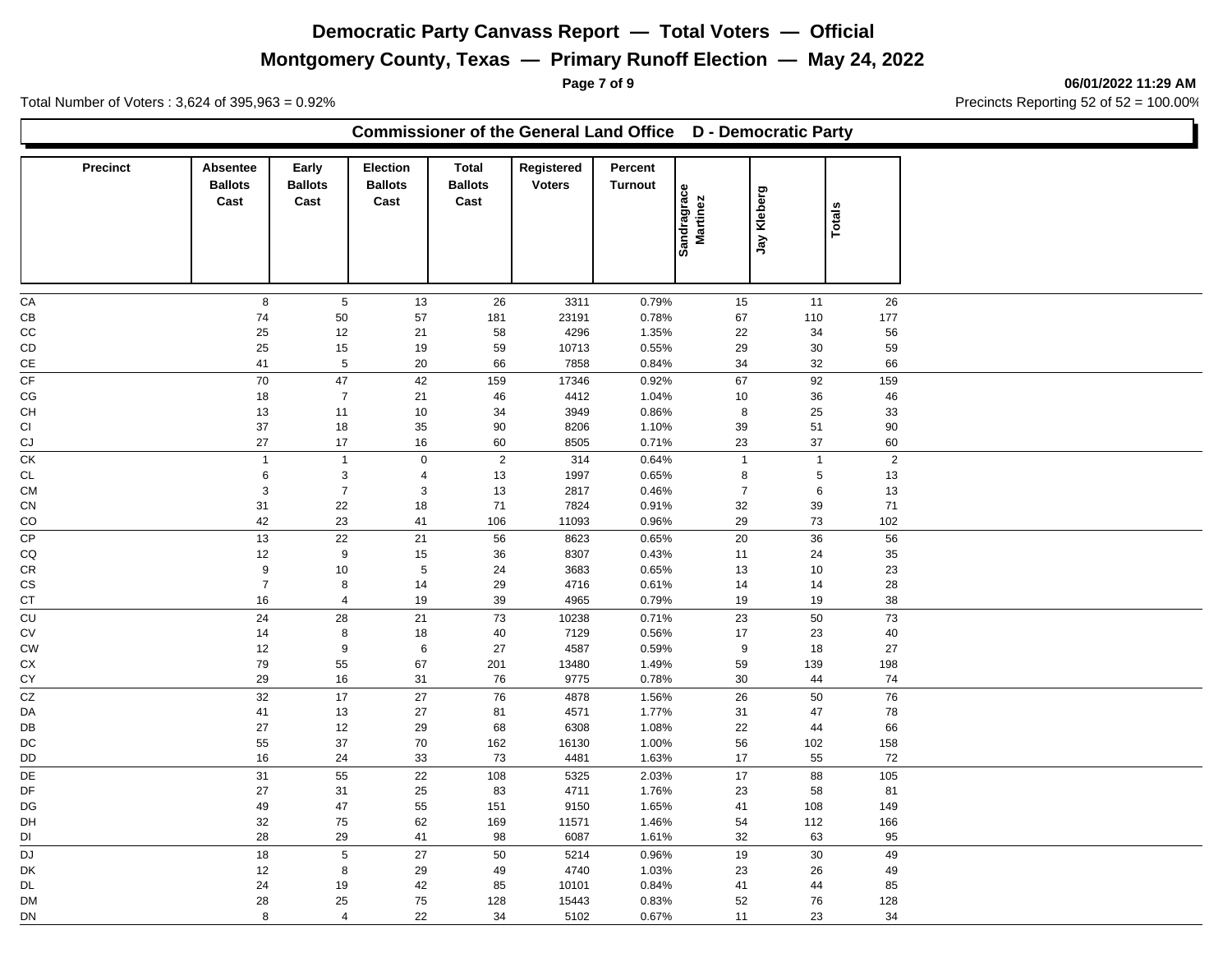# **Montgomery County, Texas — Primary Runoff Election — May 24, 2022**

**Page 8 of 9 06/01/2022 11:29 AM**

Total Number of Voters : 3,624 of 395,963 = 0.92% Precincts Reporting 52 of 52 = 100.00%

### **Commissioner of the General Land Office D**

| <b>Precinct</b> | Absentee<br><b>Ballots</b><br>Cast | Early<br><b>Ballots</b><br>Cast | Election<br><b>Ballots</b><br>Cast | Total<br><b>Ballots</b><br>Cast | Registered<br><b>Voters</b> | Percent<br>Turnout | andragrace<br>Martinez<br><b>SO</b> | Kleberg<br>λgλ | Totals         |      |
|-----------------|------------------------------------|---------------------------------|------------------------------------|---------------------------------|-----------------------------|--------------------|-------------------------------------|----------------|----------------|------|
| DO              | 39                                 | 19                              | 21                                 | 79                              | 8633                        | 0.92%              | 29                                  |                | 49             | 78   |
| <b>DP</b>       | 17                                 | $\overline{7}$                  | 24                                 | 48                              | 4850                        | 0.99%              | 30                                  |                | 18             | 48   |
| DQ              | 9                                  | 13                              | 22                                 | 44                              | 5071                        | 0.87%              | 15                                  |                | 29             | 44   |
| DR              | 3                                  | $\overline{2}$                  | 8                                  | 13                              | 4215                        | 0.31%              | 10                                  |                | 3              | 13   |
| DS              | 8                                  | 5                               |                                    | 17                              | 5926                        | 0.29%              | $\overline{4}$                      |                | 13             | 17   |
| DT              | 5                                  | $\overline{2}$                  | 8                                  | 15                              | 4848                        | 0.31%              | 8                                   |                | $\overline{7}$ | 15   |
| DU              | 12                                 | 15                              | 13                                 | 40                              | 6222                        | 0.64%              | 14                                  |                | 26             | 40   |
| DV              | 11                                 | 18                              | 18                                 | 47                              | 4826                        | 0.97%              | 24                                  |                | 23             | 47   |
| <b>DW</b>       | 23                                 | 8                               | 14                                 | 45                              | 8733                        | 0.52%              | 21                                  |                | 24             | 45   |
| DX              | 50                                 | 35                              | 30                                 | 115                             | 19684                       | 0.58%              | 55                                  |                | 60             | 115  |
| DY              |                                    | $\overline{2}$                  |                                    | 4                               | 1833                        | 0.22%              |                                     |                | 3              |      |
| DZ              | 64                                 | 43                              | 50                                 | 157                             | 15975                       | 0.98%              | 75                                  |                | 81             | 156  |
| <b>Totals</b>   | 1306                               | 982                             | 1336                               | 3624                            | 395963                      |                    | 1357                                |                | 2221           | 3578 |